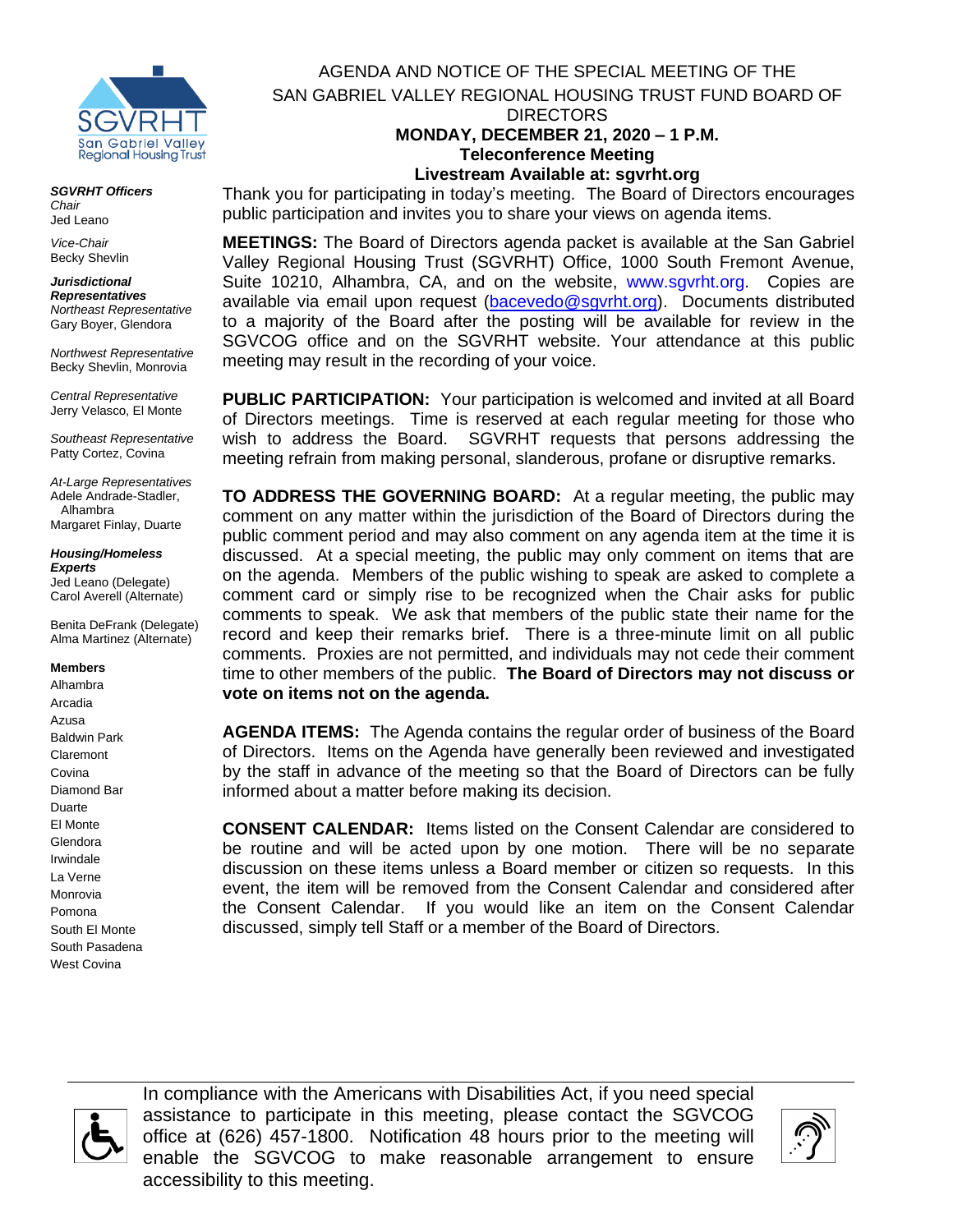**MEETING MODIFICATIONS DUE TO THE STATE AND LOCAL STATE OF EMERGENCY RESULTING FROM THE THREAT OF COVID-19**: On March 17, 2020, Governor Gavin Newsom issued Executive Order N-29-20 authorizing a local legislative body to hold public meetings via teleconferencing and allows for members of the public to observe and address the meeting telephonically or electronically to promote social distancing due to the state and local State of Emergency resulting from the threat of the Novel Coronavirus (COVID-19).

To follow the new Order issued by the Governor and ensure the safety of Board Members and staff for the purpose of limiting the risk of COVID-19, in-person public participation at the San Gabriel Valley Regional Housing Trust Fund Board of Directors meeting scheduled for August 5, 2020 at 10 AM will not be allowed. Members of the public may view the meeting live on the SGVCOG's website. To access the meeting video, please see the link on the front page of the agenda.

Submission of Public Comments: For those wishing to make public comments on agenda and nonagenda items you may submit comments via email or by phone.

- Email: Please submit via email your public comment to Brielle Acevedo at bacevedo@sgvrht.org at least 1 hour prior to the scheduled meeting time. Please indicate in the Subject Line of the email "FOR PUBLIC COMMENT." Emailed public comments will be part of the recorded meeting minutes but will not be read aloud. A copy of all public comments will be forwarded to the Committee.
- Phone: Please email your name and phone number to Brielle Acevedo at bacevedo@sgvrht.org at least 1 hour prior to the scheduled meeting time for the specific agenda item you wish to provide public comment on. Please indicate in the Subject Line of the email "FOR PUBLIC COMMENT." You will be called on the phone number provided at the appropriate time, either during general public comment or specific agenda item. Wait to be called upon by staff, and then you may provide verbal comments for up to 3 minutes.

Any member of the public requiring a reasonable accommodation to participate in this meeting should contact Brielle Acevedo at least 48 hours prior to the meeting at (626) 209-9238 or at bacevedo@sgvrht.org.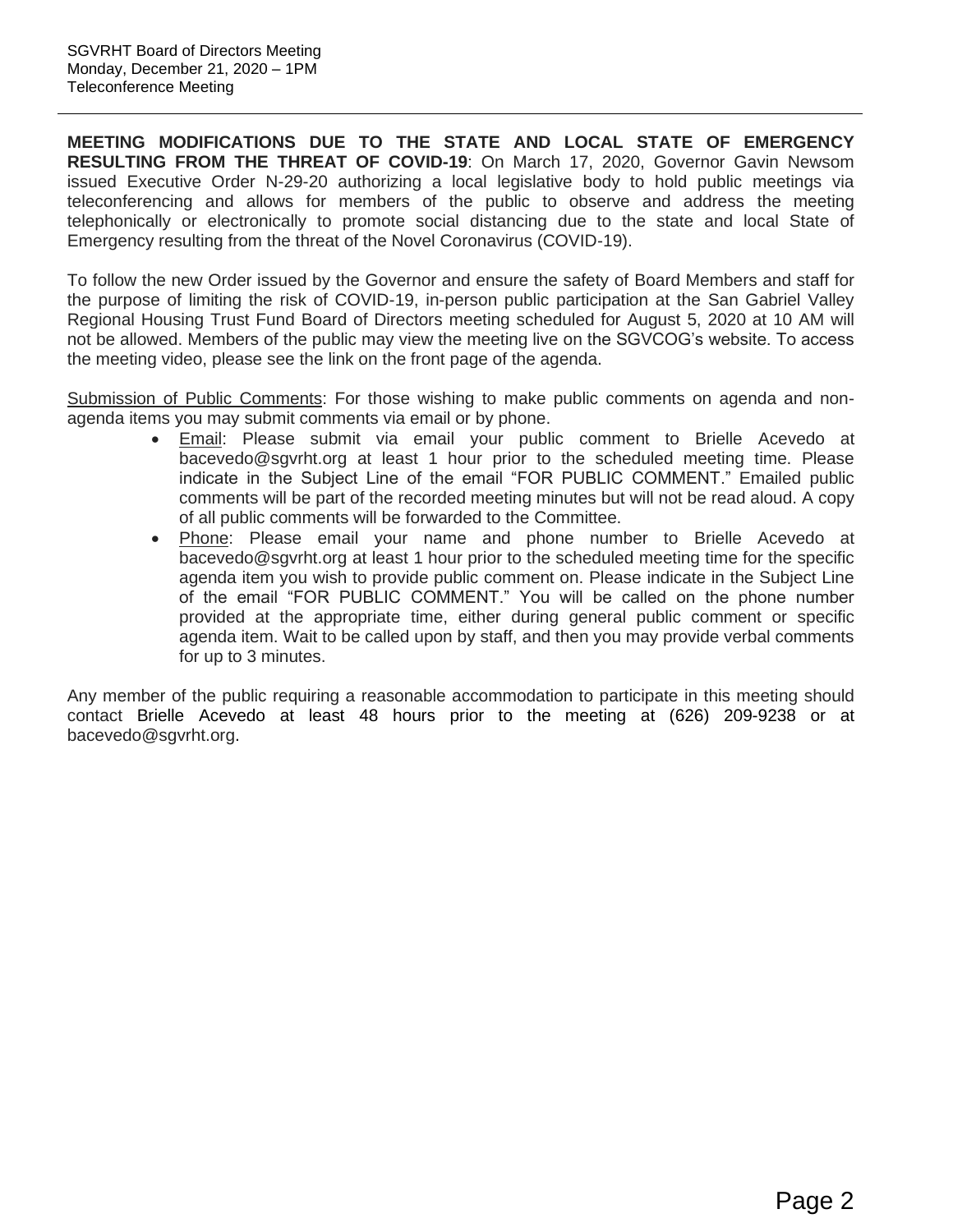#### **PRELIMINARY BUSINESS 5 MINUTES**

- 1. Call to Order
- 2. Roll Call
- 3. Public Comment *(If necessary, the President may place reasonable time limits on all comments)*
- 4. Changes to Agenda Order: Identify emergency items arising after agenda posting and requiring action prior to next regular meeting

#### **ACTION ITEMS 5 MINUTES**

- 5. Loan Guidelines- Page 1 *Recommended Action: Adopt Resolution 20-22 approving the SGVRHT loan guidelines.*
- 6. Underwriting Standards and Procedures- Page 7 *Recommended Action: Adopt Resolution 20-23 approving underwriting standards and procedures.*

#### **ADJOURN**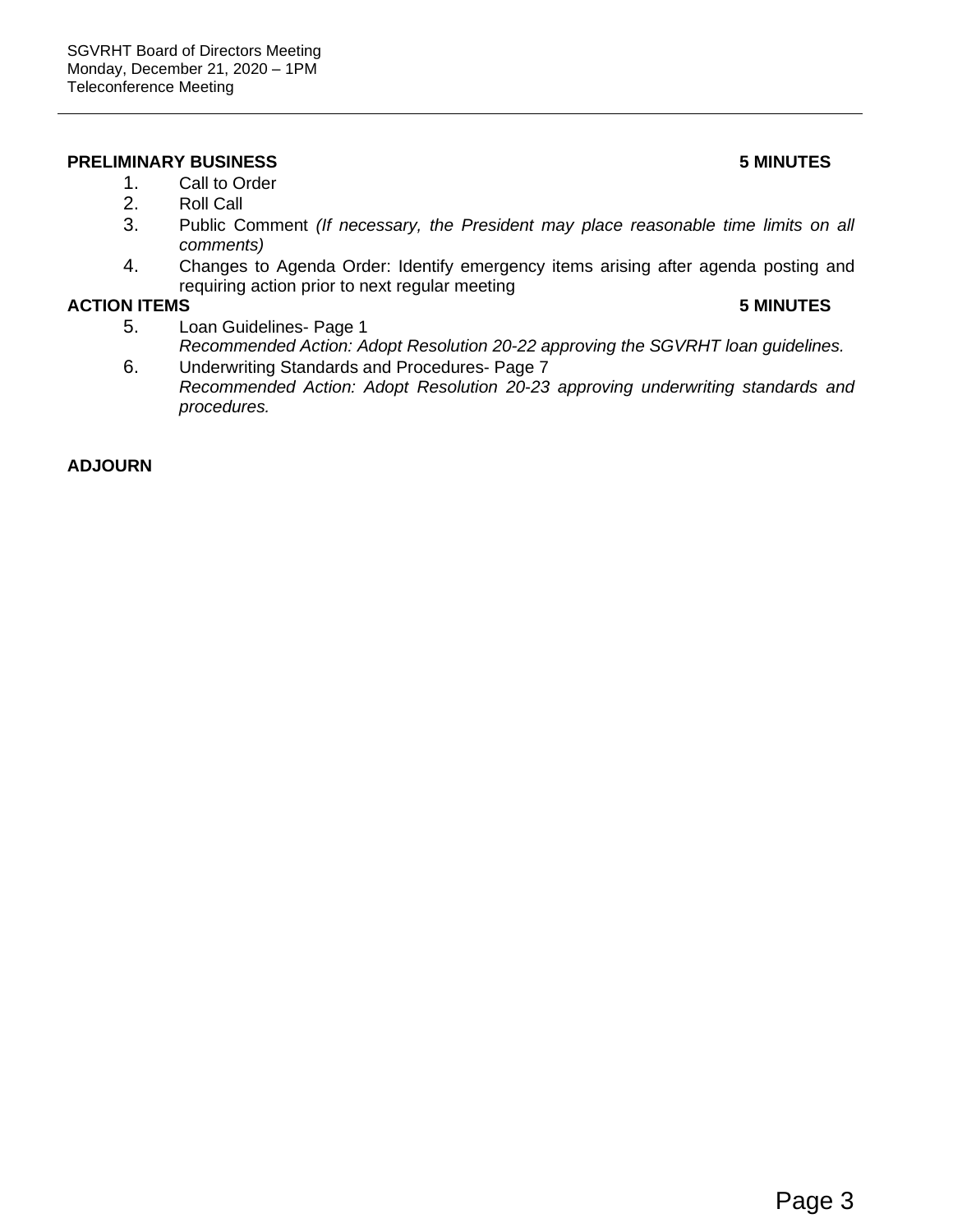# REPORT

- DATE: December 21, 2020
- TO: Board of Directors
- FROM: Marisa Creter, Executive Director

#### **RE: LOAN GUIDELINES**

#### **RECOMMENDED ACTION**

Adopt Resolution 20-22 approving the SGVRHT loan guidelines.

#### **BACKGROUND**

The SGVRHT submitted an application to the State's Local Housing Trust Fund (LHTF) grant program in August 2020. The application required loan guidelines to be included in the submittal. The Board approved SGVRHT loan guidelines at the July 22, 2020 board meeting. The State has since requested an update to the loan guidelines to include requirements for debt coverage and operating expenses which have been incorporated into the attached Loan Guidelines and are highlighted below.

#### **Debt Coverage Ratio**

Between 1.10:1 and 1.20:1 unless a senior lender has a higher requirement.

#### **Operating Expenses**

Total [Operating Expenses](https://www.hcd.ca.gov/grants-funding/already-have-funding/uniform-multifamily-regulations/docs/uniform-multifamily-regulations-2017.pdf) shall not be less than those specifically listed in California Code of Regulations, Title 4, Section 10327 as minimum Operating Expenses. An operating reserve shall be funded in an amount equal to three months of estimated operating expenses and debt service under stabilized occupancy. Projects utilizing tax credits must satisfy the operating cost minimums published by CTCAC for Los Angeles County and the applicable project type and year. In the event that the equity investor and the permanent lender are in place and provide evidence that they have agreed to lesser operating expenses, the SGVRHT Board of Directors may agree to such lesser operating expenses.

#### **HCD funded projects**

If HCD funding is utilized in combination with SGVRHT funding, such as with Local Housing Trust Fund (LHTF) program, the SGVRHT and Borrower will comply with all HCD regulations and requirements.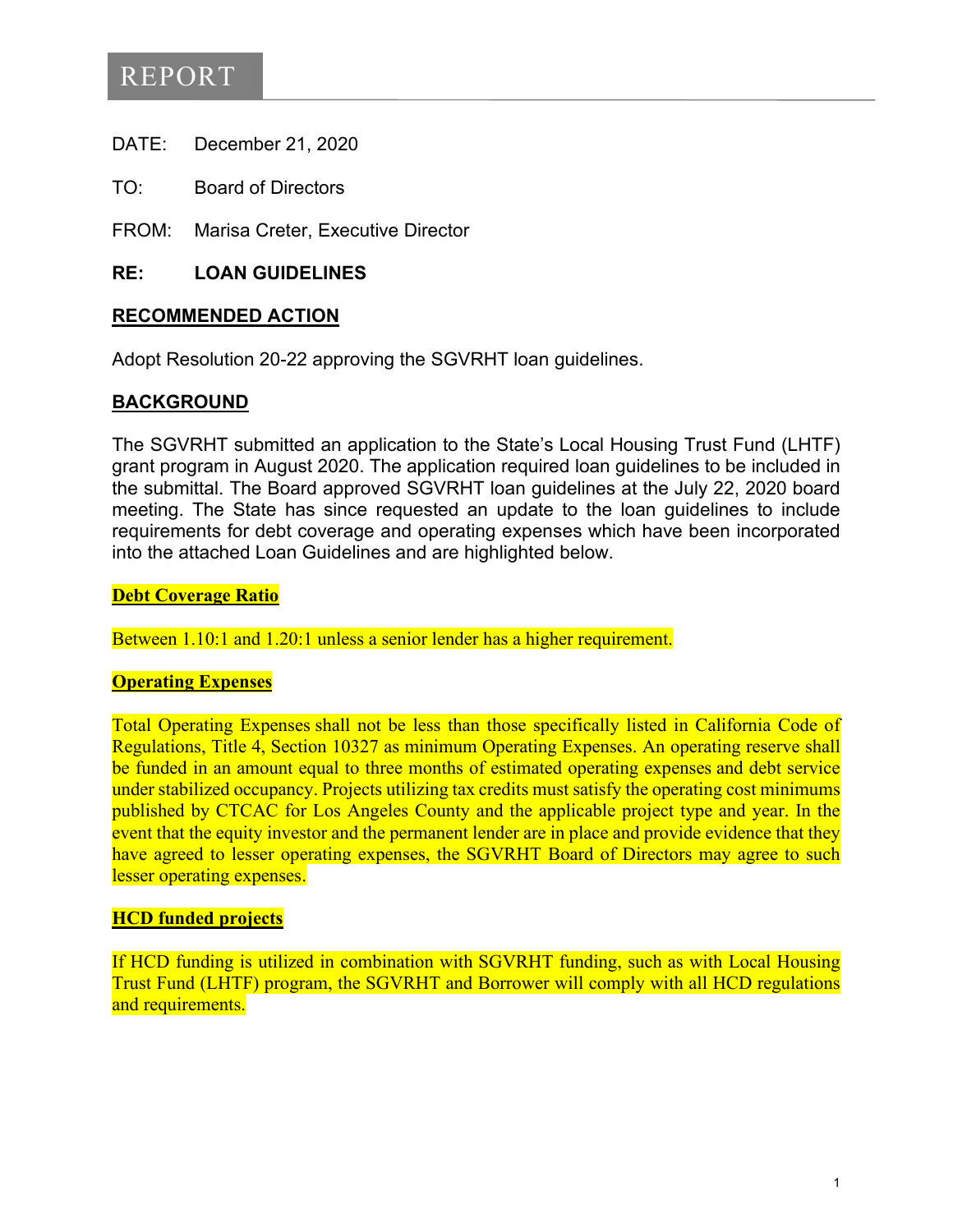Prepared by: \_\_\_\_\_\_\_\_\_\_\_\_\_\_\_\_\_\_\_\_\_\_\_\_\_\_\_\_\_\_\_\_\_\_\_\_\_\_\_\_\_\_\_\_\_ Brielle Acevedo Principal Management Analyst

Approved by: Marya Creter

 Marisa Creter Executive Director

## **ATTACHMENTS**

Attachment A – Resolution 20-22 SGVRHT Loan Guidelines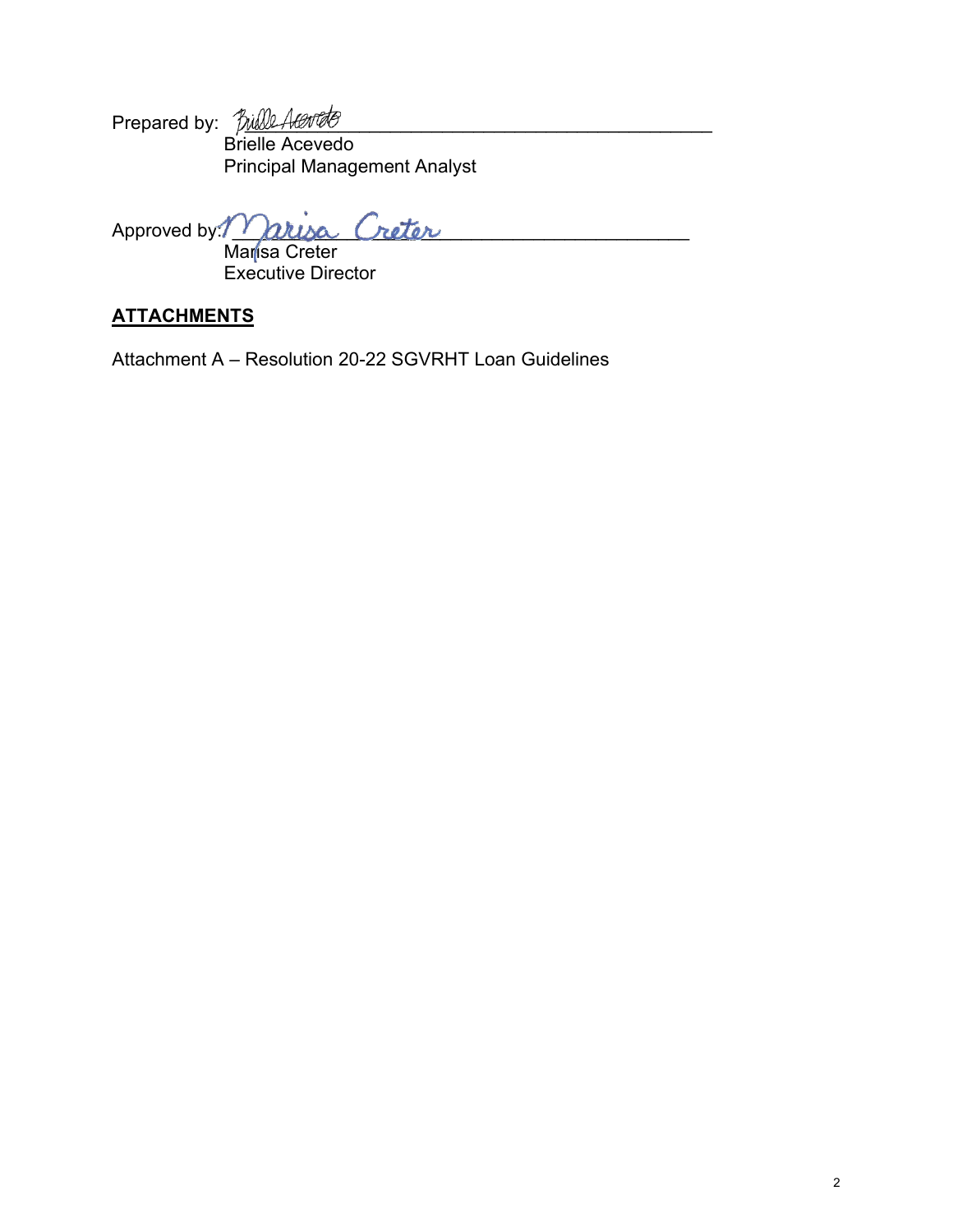## **RESOLUTION NO. 20-22**

## **RESOLUTION OF THE SAN GABRIEL VALLEY REGIONAL HOUSING TRUST (TRUST) APPROVING LOAN GUIDELINES**

**WHEREAS,** the Board of Directors approved SGVRHT loan guidelines at the July 22, 2020 meeting; and

**WHEREAS**, the loan guidelines have been amended to included debt service coverage and operating expense requirements.

**NOW, THEREFORE, BE IT RESOLVED** that the Board of Directors approves the Loan Guidelines, attached hereto and incorporated herein as Exhibit A.

**PASSED AND ADOPTED** by the Board of Directors of the San Gabriel Valley Regional Housing Trust, in the County of Los Angeles, State of California, on the 21<sup>st</sup> day of December 2020.

San Gabriel Valley Regional Housing Trust

\_\_\_\_\_\_\_\_\_\_\_\_\_\_\_\_\_\_\_\_\_\_\_\_\_\_\_\_\_\_\_\_\_\_

Jed Leano, Chair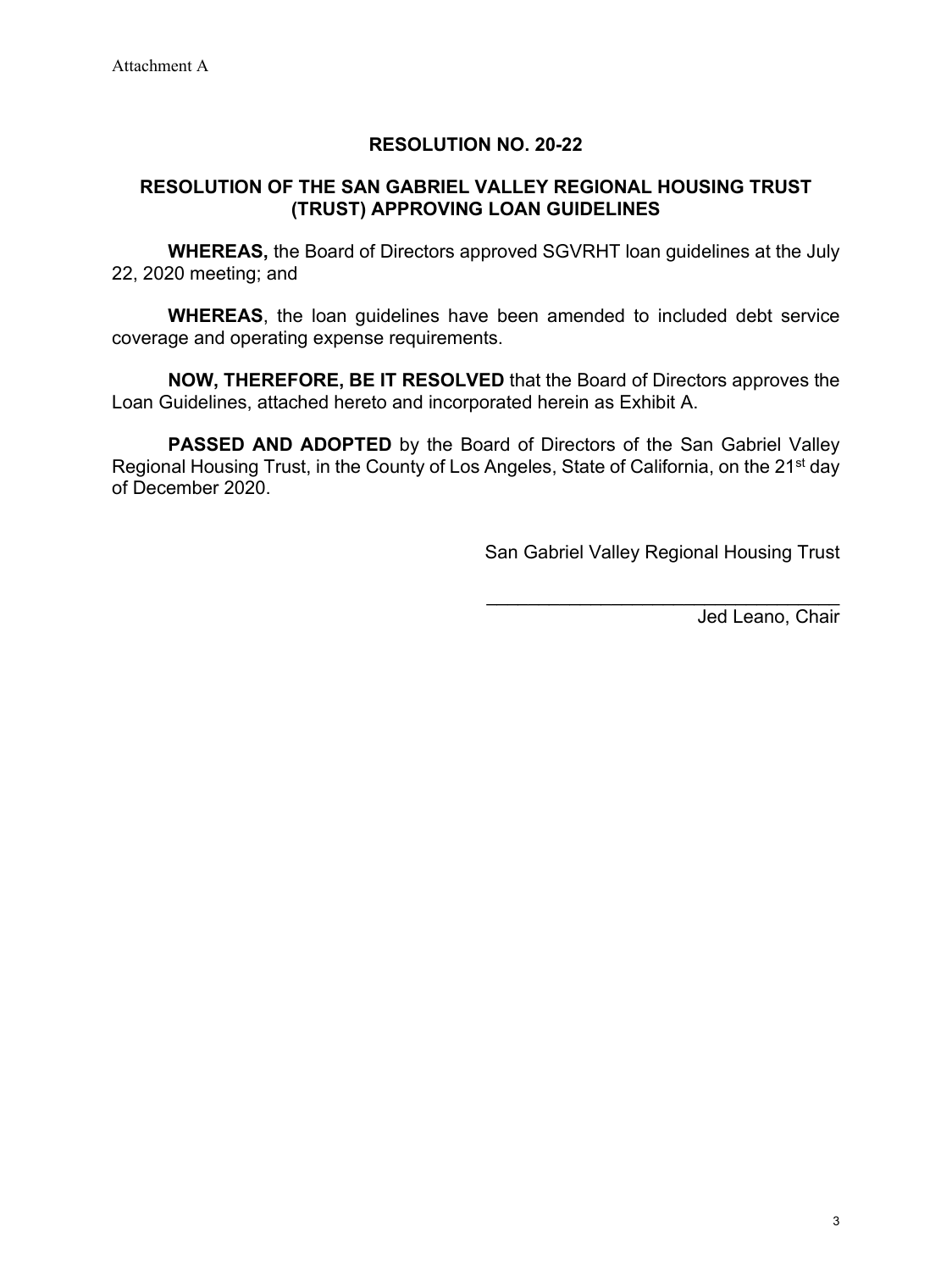#### **Exhibit A**

## **San Gabriel Valley Regional Housing Trust**

Loan Guidelines

#### **Background**

The San Gabriel Valley Regional Housing Trust (SGVRHT) is a joint-powers authority formed in February 2020 for the purposes of funding and financing the planning and construction of affordable housing serving extremely-low, very-low, and low-income households and homeless housing (e.g. emergency shelters, permanent supportive housing, transitional housing) in the San Gabriel Valley. Any city in the San Gabriel Valley can join the SGVRHT and, at this time, there are 20 member cities.

The SGVRHT is governed by a Board of Directors made-up of elected officials from 7 cities that are members of the SGVRHT and 2 members that are housing or homeless experts. The Board of Directors is responsible for overseeing the activities of the SGVRHT and administration of the SGVRHT Fund. The SGVRHT Fund provides an ongoing funding source for affordable housing and homeless housing projects specifically in the San Gabriel Valley.

#### **Loan Purpose**

The SGVRHT will provide financing for Eligible Projects for the planning and construction of extremely low, very-low, and low-income projects, as well as homeless housing projects.

#### **Eligible Projects**

Eligible projects include but are not limited to the following:

- New Multi-Family Rental Construction (up to 80% AMI)
- Multi-Family Rental Rehabilitation (up to 80% AMI)
- Affordable Housing Preservation (up to 80% AMI)
- Permanent Supportive Housing
- Transitional Housing
- Homeless Housing
- Homeless Shelter Projects

#### **Projects must be located in a member city and must be supported by the member jurisdiction in order to be eligible for funding.**

#### **Eligible Borrowers**

Eligible Borrowers include non-profit and for-profit organizations, joint ventures, or partnerships that serve the loan purpose.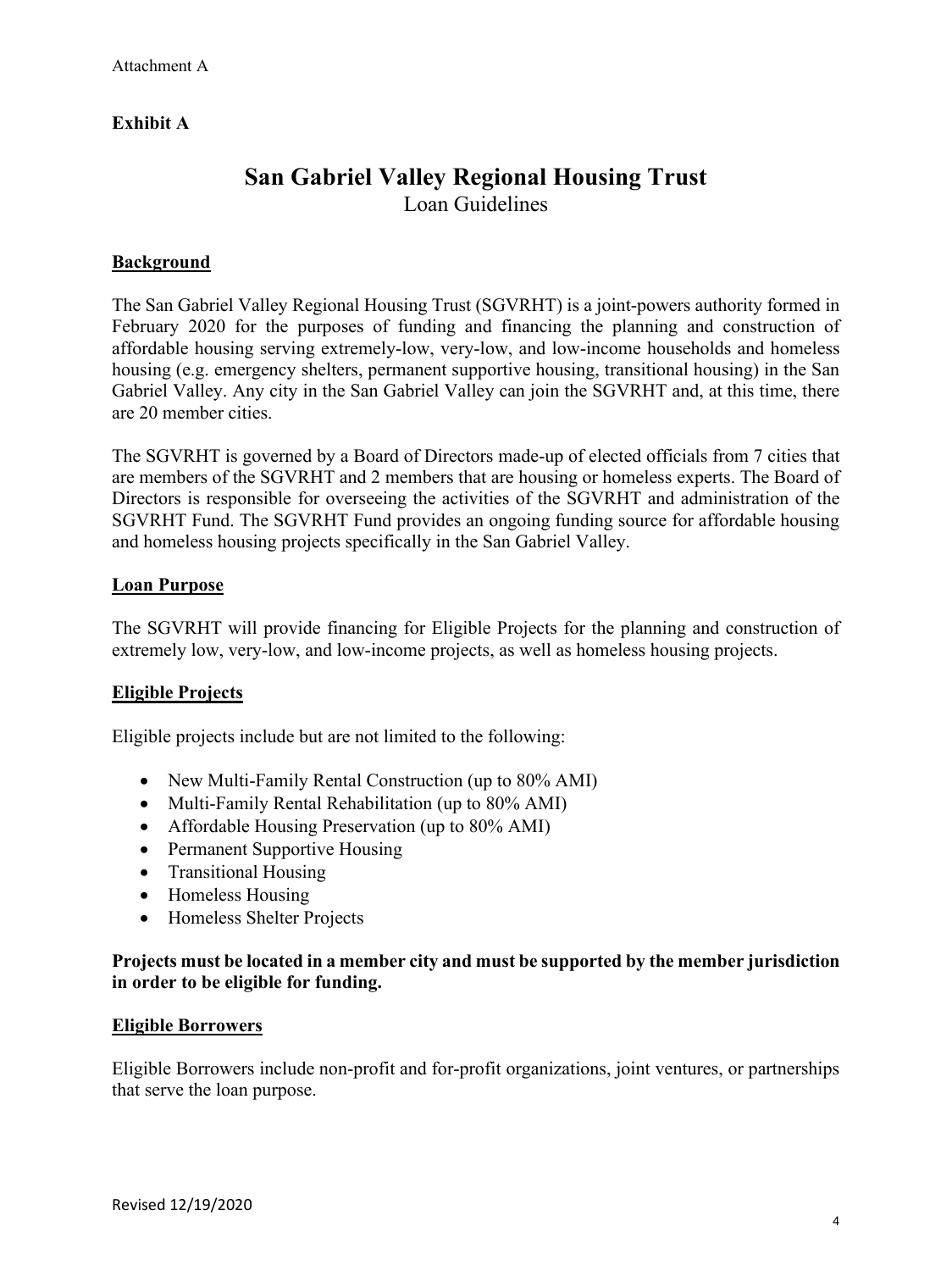#### **Funding Availability**

SGVRHT continuously seeks additional capital from public and private sources. Awards will be sized based on number of eligible projects and available funds.

#### **Term and Affordability Period**

Loans will be for a term of fifty-five (55) years, from the date of Certificate of Occupancy, except as approved by SGVRHT. Affordability requirements will be recorded with a Regulatory Agreement executed at closing. Except as approved by the SGVRHT Board of Directors, all projects shall be required to maintain the project's affordability for the term of the restrictive covenant, regardless of whether the loan is fully repaid.

#### **Interest Rate**

3% simple interest unless otherwise determined during underwriting.

#### **Debt Coverage Ratio**

Between 1.10:1 and 1.20:1 unless a senior lender has a higher requirement.

#### **Operating Expenses**

[Total Operating Expenses](https://www.hcd.ca.gov/grants-funding/already-have-funding/uniform-multifamily-regulations/docs/uniform-multifamily-regulations-2017.pdf) shall not be less than those specifically listed in California Code of Regulations, Title 4, Section 10327 as minimum Operating Expenses. An operating reserve shall be funded in an amount equal to three months of estimated operating expenses and debt service under stabilized occupancy. Projects utilizing tax credits must satisfy the operating cost minimums published by CTCAC for Los Angeles County and the applicable project type and year. In the event that the equity investor and the permanent lender are in place and provide evidence that they have agreed to lesser operating expenses, the SGVRHT Board of Directors may agree to such lesser operating expenses.

#### **HCD funded projects**

If HCD funding is utilized in combination with SGVRHT funding, such as with Local Housing Trust Fund (LHTF) program, the SGVRHT and Borrower will comply with all HCD regulations and requirements.

#### **Repayment and Monitoring**

The loan will be typically structured as a residual receipts loan except as otherwise approved by the SGVRHT. The loan for the project will be repaid from the Net Operating Income (NOI), if any. Borrowers will be required to submit rent rolls and operating expenses within ninety (90) days after the close of each fiscal year.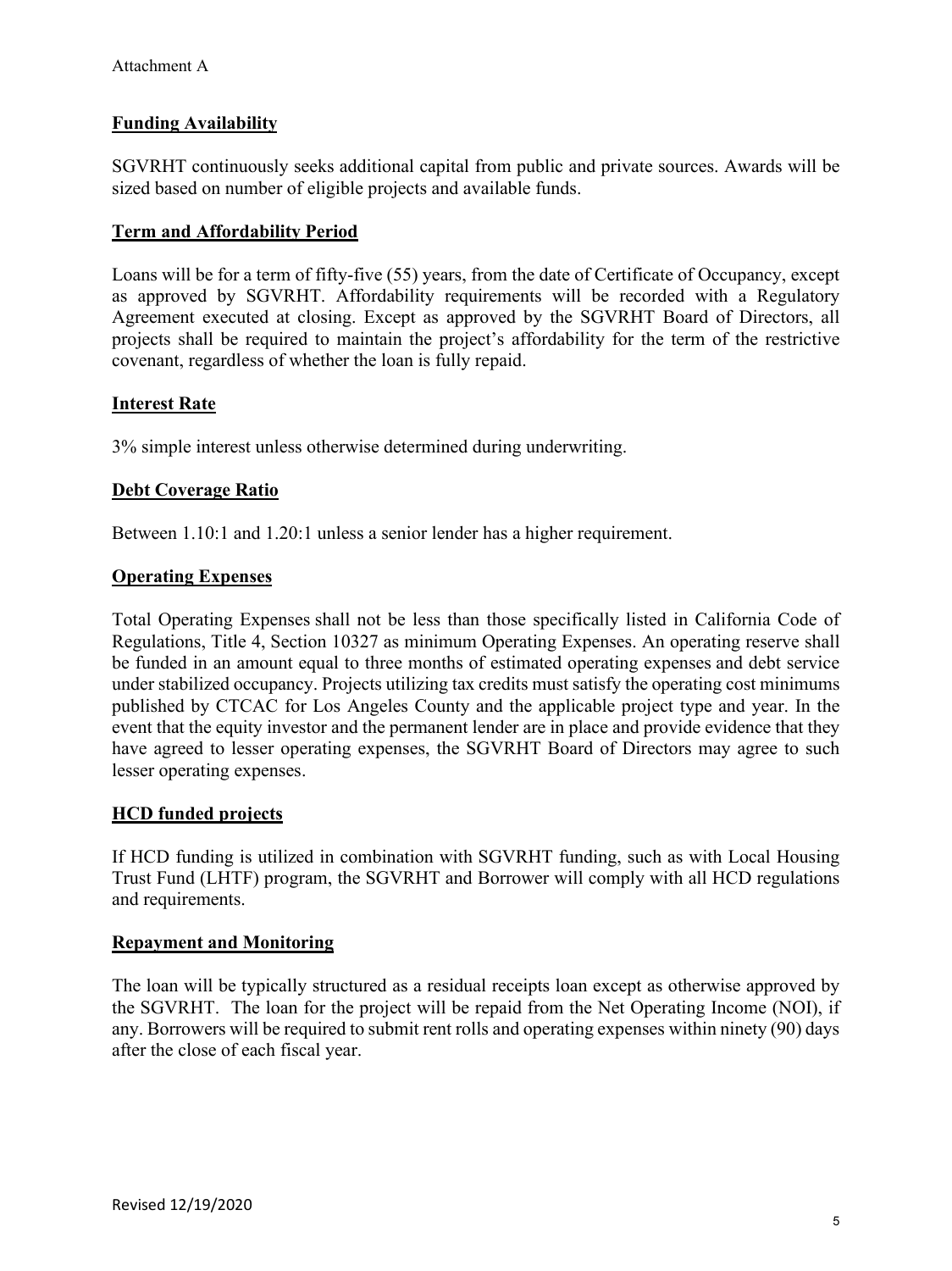#### **Due Diligence**

Borrowers will be asked to provide due diligence with their applications which may include but is not limited to the following:

- Preliminary Title Report
- Appraisal
- Phase I Environmental Report
- Preliminary development estimate and narrative
- Proposed sources and uses

#### **Disbursement of Funds**

Loan funds will be made available at the closing of the construction loan and/or closing of the permanent loan.

#### **Program Documents**

Loans will be provided in the form of a Promissory Note, secured by a DOT. Regulatory Agreements will be recorded to secure affordability covenants. Borrower and SGVRHT will enter into Development Agreement for construction loans.

#### **Equal Housing Opportunity**

All developments receiving SGVRHT funding from governmental revenue sources must comply with applicable Equal Housing Opportunity laws.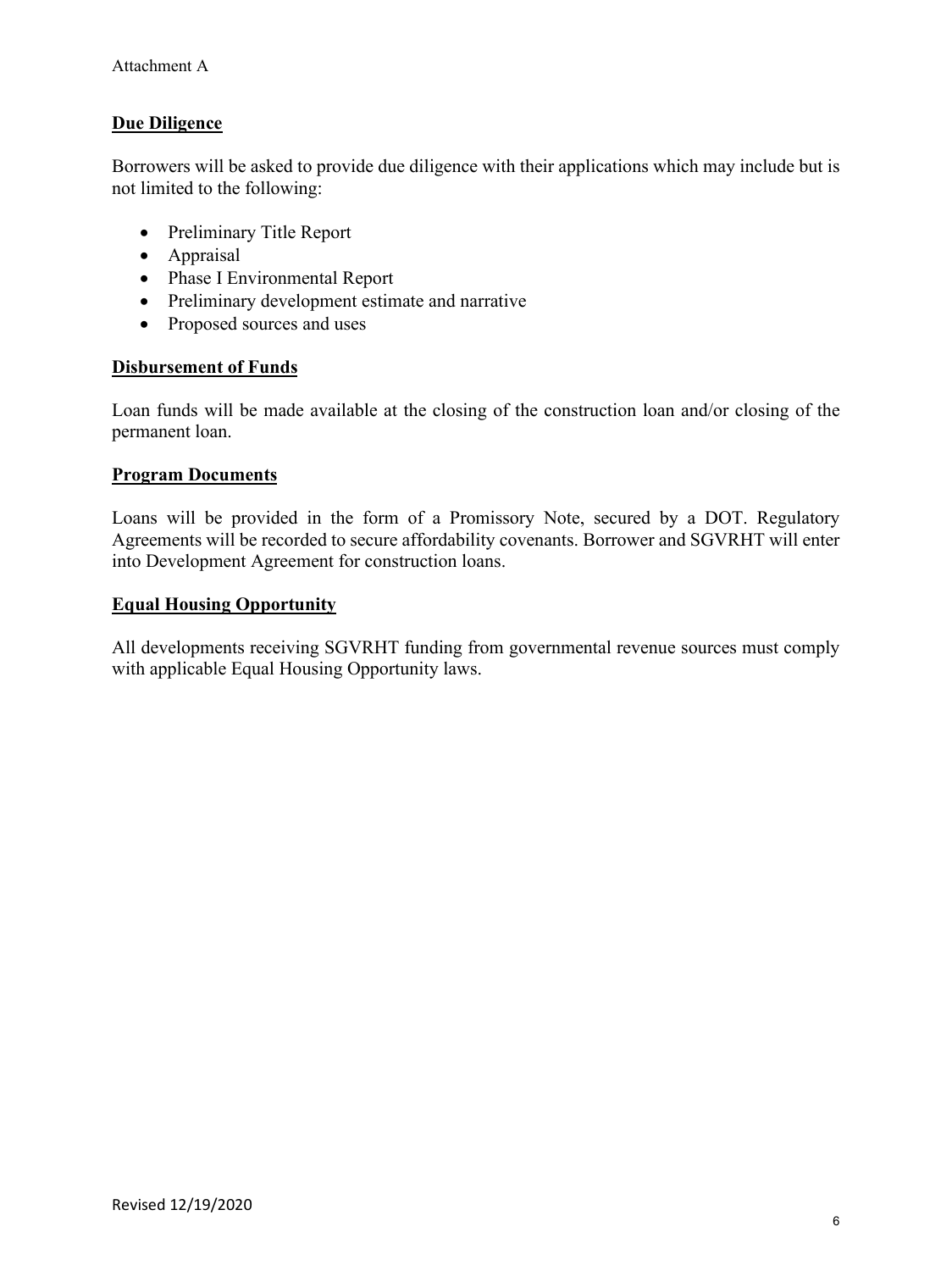# REPORT

DATE: December 21, 2020

TO: Board of Directors

FROM: Marisa Creter, Executive Director

#### **RE: UNDERWRITING STANDARDS AND PROCEDURES**

#### **RECOMMENDED ACTION**

Adopt Resolution 20-23 approving underwriting standards and procedures.

#### **BACKGROUND**

The SGVRHT submitted an application to the State's Local Housing Trust Fund (LHTF) grant program in August 2020. The application required underwriting standards and procedures to be included in the submittal. The Board approved SGVRHT underwriting standards and procedures at the July 22, 2020 board meeting. The State has since requested an update to the underwriting standards and procedures to include requirements for debt coverage and operating expenses which have been incorporated into the attached Underwriting Standards and Procedures and are highlighted below.

| <b>Operating Expenses</b> | Total Operating Expenses shall not be less than those specifically listed |
|---------------------------|---------------------------------------------------------------------------|
|                           | in California Code of Regulations, Title 4, Section 10327 as minimum      |
|                           | Operating Expenses. An operating reserve shall be funded in an amount     |
|                           | equal to three months of estimated operating expenses and debt service    |
|                           | under stabilized occupancy. Projects utilizing tax credits must satisfy   |
|                           | the operating cost minimums published by CTCAC for Los Angeles            |
|                           | County and the applicable project type and year. In the event that the    |
|                           | equity investor and the permanent lender are in place and provide         |
|                           | evidence that they have agreed to lesser operating expenses, the          |
|                           | <b>SGVRHT</b> Board of Directors may agree to such lesser operating       |
|                           | expenses.                                                                 |
| <b>Debt Coverage</b>      | Between 1.10:1 and 1.20:1 unless a senior lender has a higher             |
| Ratio                     | requirement.                                                              |
| <b>HCD</b> funded         | If HCD funding is utilized in combination with SGVRHT funding, such       |
| projects                  | as with Local Housing Trust Fund (LHTF) program, the SGVRHT and           |
|                           | Borrower will comply with all HCD regulations and requirements.           |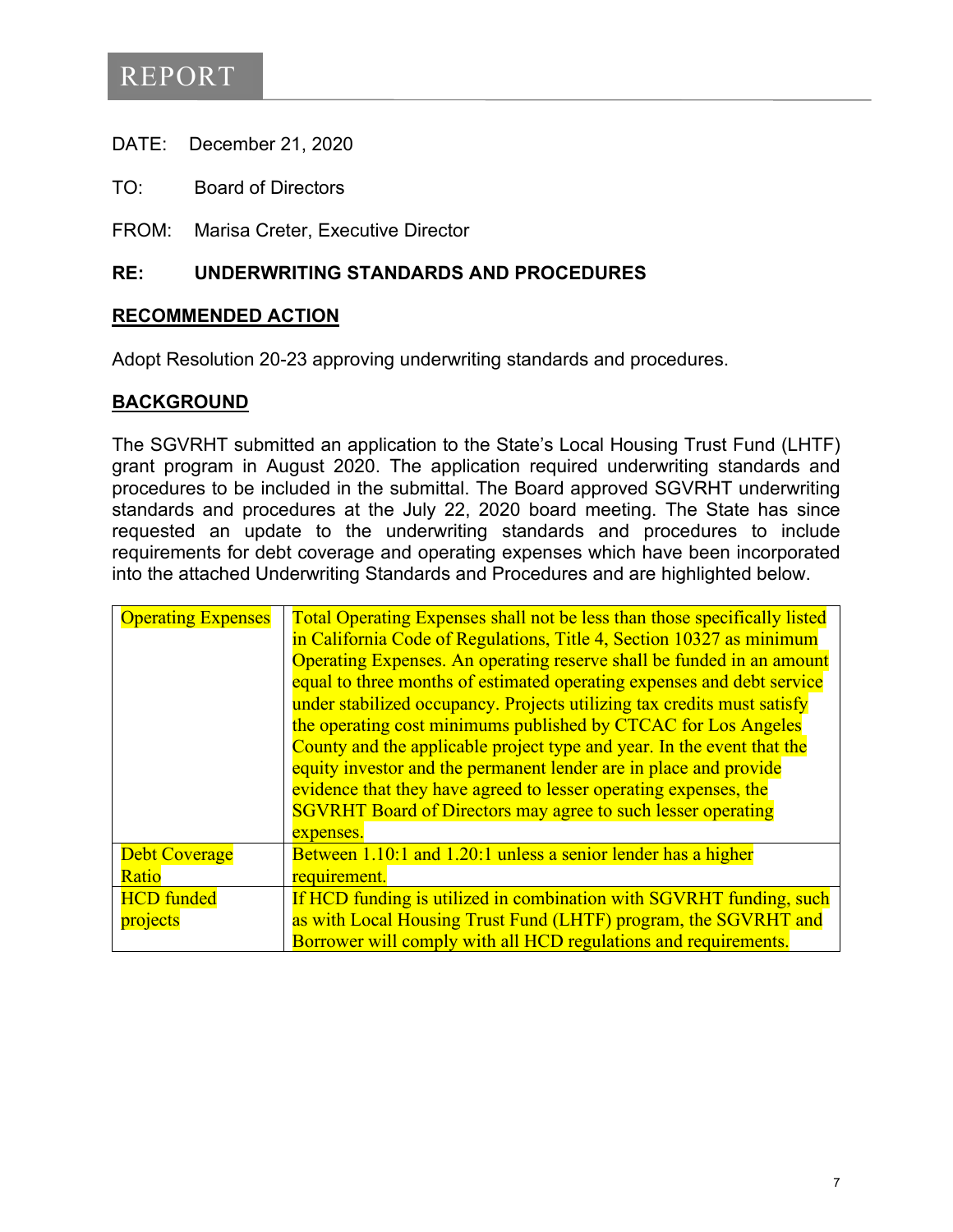Prepared by: *´[jiilll\_4t6t'06'* Brielle Acevedo Principal Management Analyst

Approved by: Marisa Creter

Marisa Creter Executive Director

## **ATTACHMENTS**

Attachment A – Resolution 20-23 Underwriting Standards and Procedures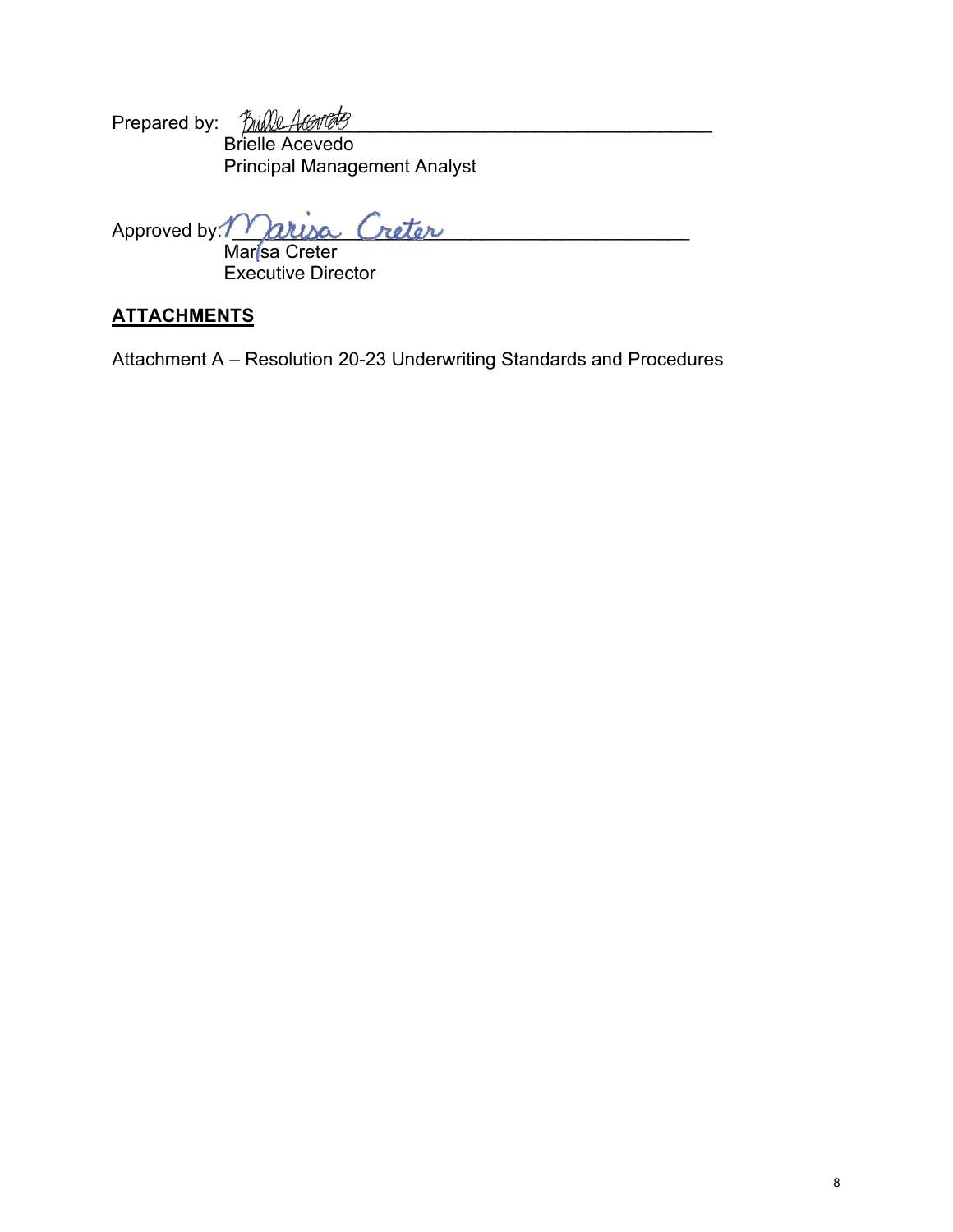#### **RESOLUTION NO. 20-23**

#### **RESOLUTION OF THE SAN GABRIEL VALLEY REGIONAL HOUSING TRUST APPROVING UNDERWRITING STANDARDS AND PROCEDURES**

**WHEREAS,** the Board of Directors approved SGVRHT Underwriting Standards and Procedures at the July 22, 2020 meeting; and

**WHEREAS**, the Underwriting Standards and Procedures have been amended to included debt service coverage and operating expense requirements.

**NOW, THEREFORE, BE IT RESOLVED** that the Board of Directors approves the Underwriting Standards and Procedures, attached hereto and incorporated herein as Exhibit A.

**PASSED AND ADOPTED** by the Board of Directors of the San Gabriel Valley Regional Housing Trust, in the County of Los Angeles, State of California, on the 21<sup>st</sup> day of December 2020.

San Gabriel Valley Regional Housing Trust

\_\_\_\_\_\_\_\_\_\_\_\_\_\_\_\_\_\_\_\_\_\_\_\_\_\_\_\_\_\_\_\_\_\_

Jed Leano, Chair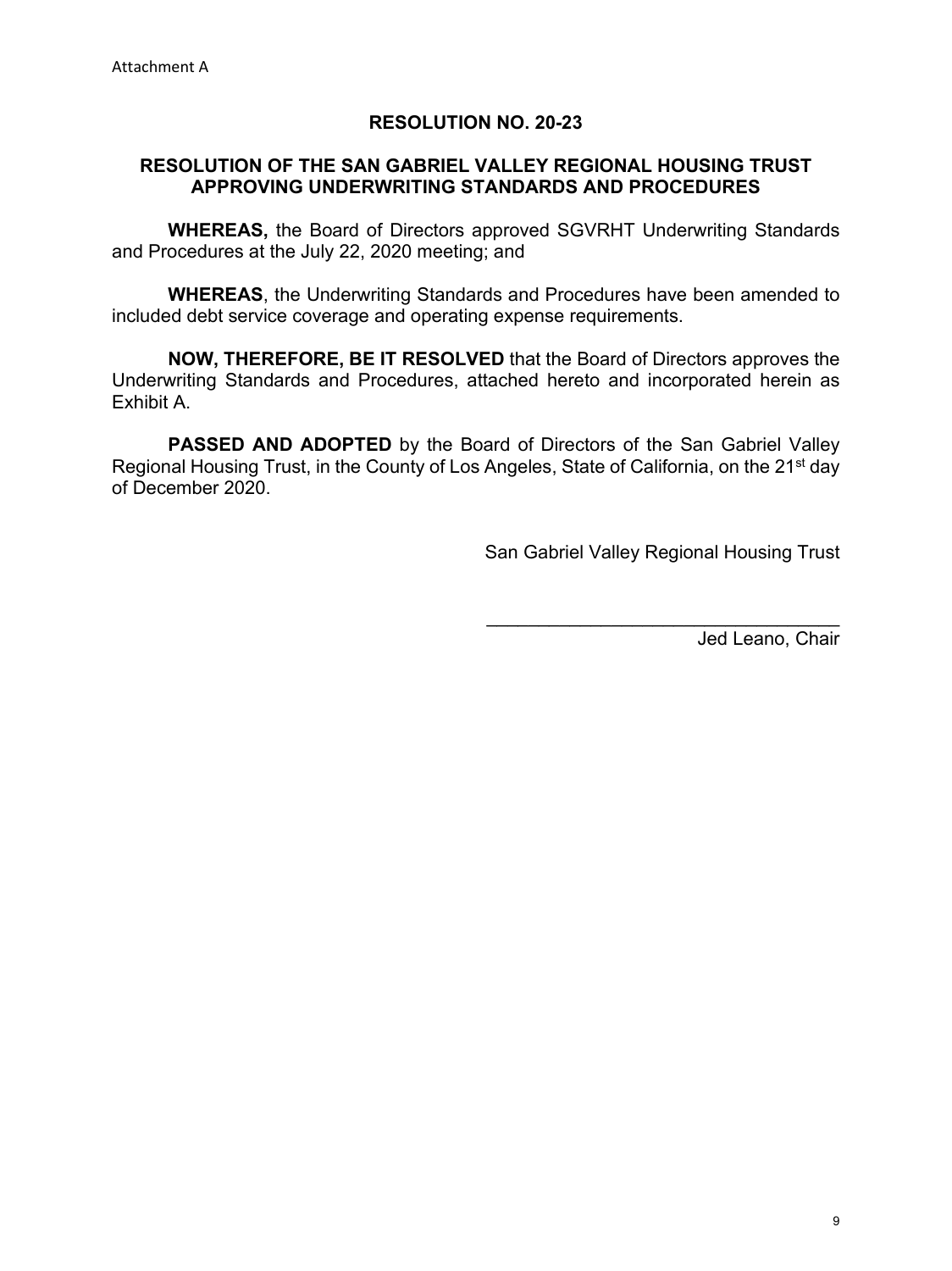## **Exhibit A**

## **San Gabriel Valley Regional Housing Trust**

Underwriting Standards and Procedures

#### **Background**

The San Gabriel Valley Regional Housing Trust (SGVRHT) is a joint-powers authority formed in February 2020 for the purposes of funding and financing the planning and construction of affordable housing serving extremely-low, very-low, and low-income households and homeless housing (e.g. emergency shelters, permanent supportive housing, transitional housing) in the San Gabriel Valley. Any city in the San Gabriel Valley can join the SGVRHT and, at this time, there are 20 member cities (Exhibit A).

The SGVRHT is governed by a Board of Directors made-up of elected officials from 7 cities that are members of the SGVRHT and 2 members that are housing or homeless experts. The Board of Directors is responsible for overseeing the activities of the SGVRHT and administration of the SGVRHT Fund. The SGVRHT Fund provides an ongoing funding source for affordable housing and homeless housing projects specifically in the San Gabriel Valley.

#### **Loan Review Process**

The Board of Directors will review applications on a regular basis, in alignment with funding availability. Upon project funding recommendation, project sponsors will be asked to submit supplementary information to support the initial application and determine final project funding recommendations.

#### **Underwriting Guidelines**

Preliminary underwriting guidelines are noted below.

| Eligible Borrower    | Non-profit and for-profit organizations, joint ventures, or partnerships |
|----------------------|--------------------------------------------------------------------------|
|                      | applying on behalf on an eligible development                            |
| Eligible             | Include but not limited to the following: • New Multi-Family Rental      |
| Developments         | Construction (up to 80% AMI) • Multi-Family Rental Rehabilitation        |
|                      | (up to 80% AMI) • Affordable Housing Preservation (up to 80% AMI)        |
|                      | • Permanent Supportive Housing • Transitional Housing • Homeless         |
|                      | Housing • Homeless Shelter                                               |
|                      |                                                                          |
|                      | Projects must be located in a member city and must be supported by       |
|                      | the member jurisdiction in order to be eligible for funding.             |
| Eligible Use of      | Predevelopment, Acquisition, Construction loan, Permanent loan           |
| Funds                |                                                                          |
| Eligible Households  | Extremely low, very low, low and moderate income households (Up to       |
|                      | 80% AMI)                                                                 |
| <b>Interest Rate</b> | 3% simple interest unless otherwise approved by SGVRHT                   |
| Loan Term            | Loans will be for a term of fifty-five (55) years, from the date of      |
|                      | Certificate of Occupancy, except as approved by SGVRHT                   |
| Origination Fee      | An origination fee of 1% may be assessed                                 |